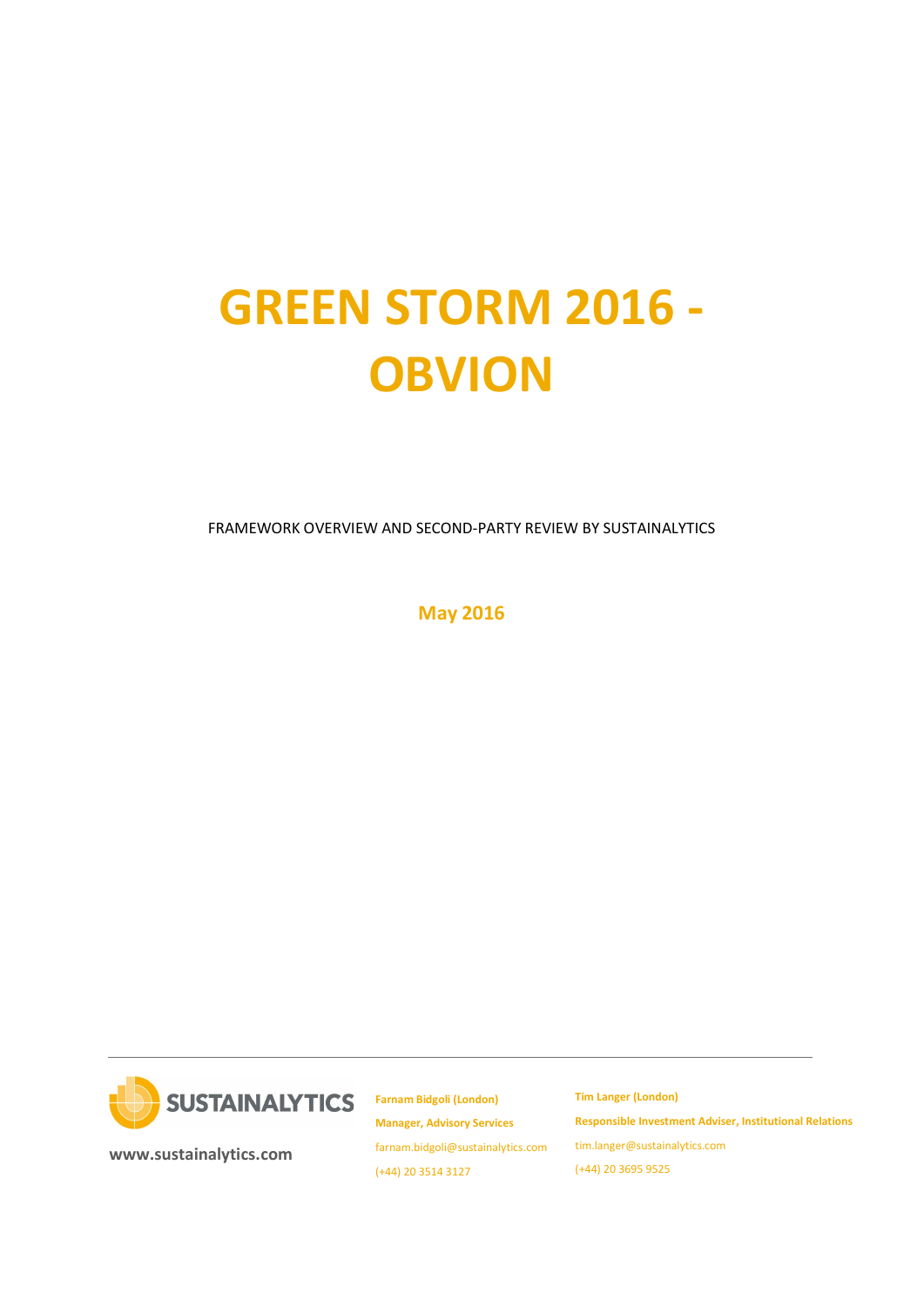# TABLE OF CONTENTS

| 1. INTRODUCTION                         | 2              |
|-----------------------------------------|----------------|
| 2. OBVION AND RABOBANK                  | $\mathbf{2}$   |
| <b>3. GREEN BOND FRAMEWORK OVERVIEW</b> | $\mathbf{2}$   |
| 3.1 Use of Proceeds                     | $\overline{2}$ |
| <b>Eligibility Criteria</b>             | 2              |
| 3.2 Process for Project Selection       | 3              |
| 3.3 Management of Proceeds              | 4              |
| 3.4 Reporting                           | 4              |
| <b>4. SUSTAINALYTICS' OPINION</b>       | 5.             |
| Conclusion                              | $\overline{7}$ |
| <b>APPENDICES</b>                       | 8              |

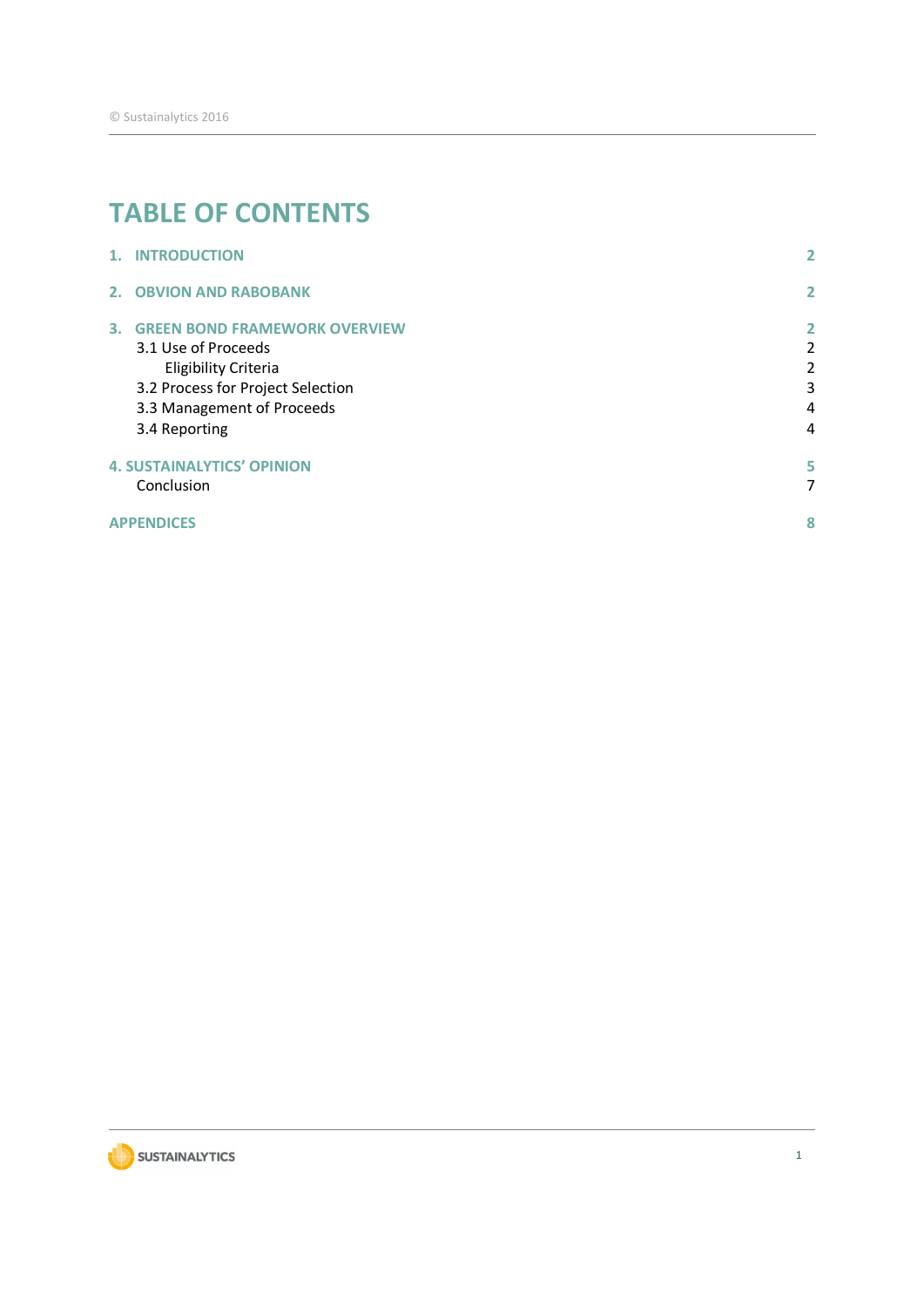### 1.INTRODUCTION

Obvion N.V. (Obvion), a Dutch mortgage provider and a wholly owned subsidiary of Rabobank<sup>1</sup>, has engaged Sustainalytics to review its planned green residential mortgage-backed security (RMBS) ("GREEN STORM 2016") issuance and provide an opinion as to its alignment with the Green Bond Principles. As part of this engagement, Sustainalytics has held conversations with both Obvion's and Rabobank's sustainability teams to understand the use of proceeds, management of proceeds and reporting aspects of its RMBS as well as the sustainability strategy of the Rabobank Group, of which Obvion is part of. Sustainalytics reviewed relevant public and internal documents and provided its opinion on Obvion's GREEN STORM 2016. This document contains two sections: Green Bond Framework Overview – summary of Obvion's framework for the bond; and Sustainalytics' Opinion – an opinion on the framework.

## 2. OBVION AND RABOBANK

Rabobank is an international cooperative bank focused on providing financial services in the Netherlands and is involved in retail and wholesale banking, and food and agriculture internationally. Rabobank has the largest mortgage lending business in the Netherlands, which is complemented with a lending portfolio that is directed towards retail customers and corporates. Obvion is a wholly owned subsidiary of Rabobank and is part of its domestic retail branch. As of the end of 2015, Rabobank Group's and Obvion's share of the Dutch mortgage market amounted to 15.5% and 4.2% respectively.

### 3.GREEN BOND FRAMEWORK OVERVIEW

Obvion is planning to issue a green RMBS. The aim of the green RMBS issuance is to refinance a mortgage asset pool with added environmental value. The security will refinance an existing mortgage loans portfolio of residential buildings in the Netherlands that meet the eligibility criteria described below.

### 3.1 Use of Proceeds

The proceeds of the RMBS will be used to refinance existing mortgage loans from Dutch residential buildings that represent the top 15% in terms of energy performance in the country, or which have achieved at least a 30% improvement in energy efficiency. The mortgages to be refinanced reflect a diversified and granular portfolio in terms of geography and building types.

### Eligibility Criteria

The selection criteria for inclusion in the mortgage pool of the Green Bond are based on construction year and Dutch residential Energy Performance Certificates. The Dutch Energy Performance Certificate system is a result of the Dutch government's implementation of the revised 2010 EU Energy Performance of Buildings Directive. Energy Performance Certificates assign a label between "A" and "G" to each property, with "A" representing the best performance.

<sup>&</sup>lt;sup>1</sup> Statutory name: Coöperatieve Centrale Raiffeisen-Boerenleenbank B.A.

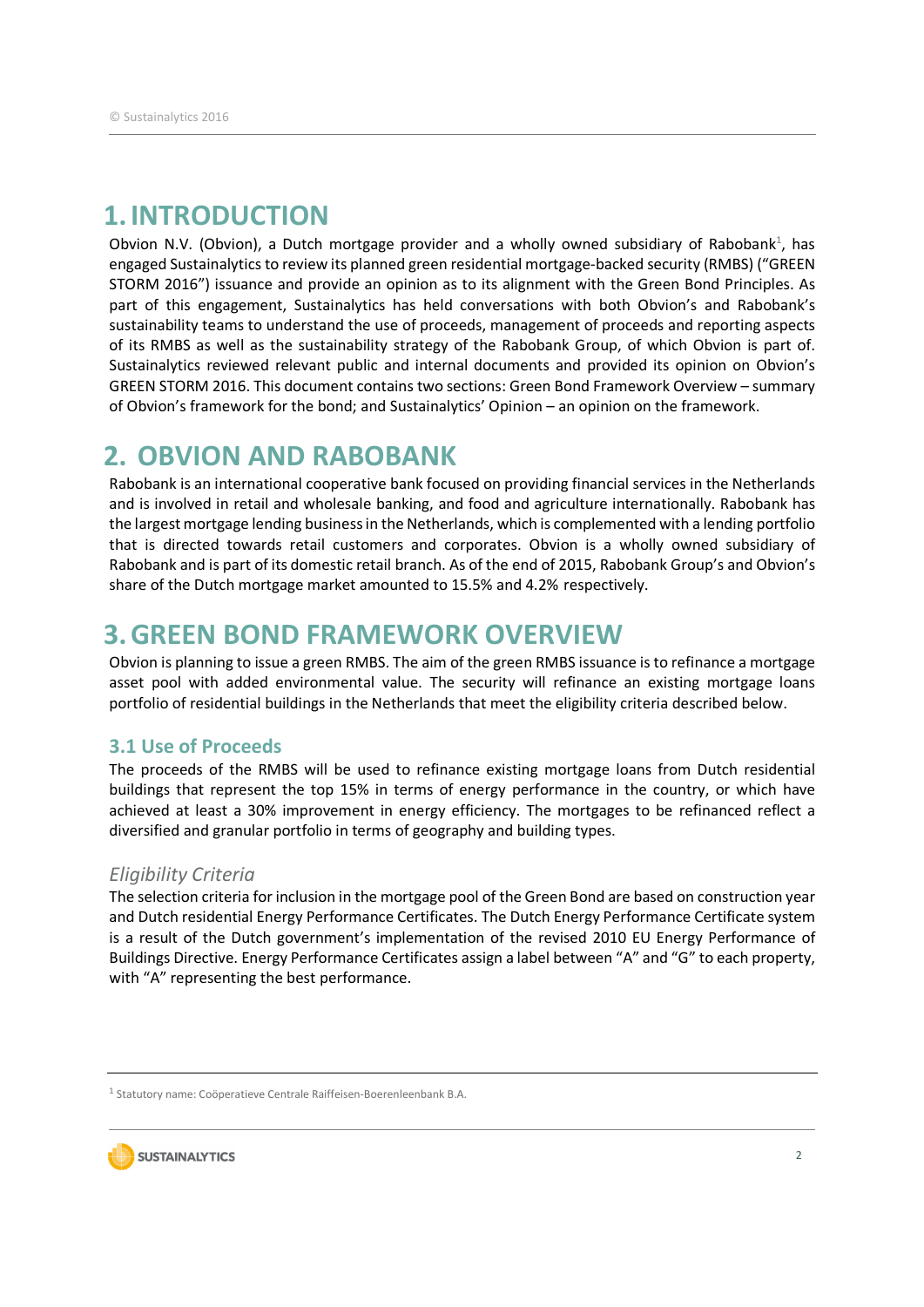The eligibility criteria for qualification for GREEN STORM 2016 pool are:

### 1. New residential buildings (built after 20022)

 Buildings that have obtained an Energy Performance Certificate (energy label) of "A" or "B" by the Netherlands Enterprise Agency. Currently, "A" or "B" labeled residential buildings that received their building permit after 2000 represent the top 12.7% in terms of energy performance in the Dutch residential market.

### 2. Residential buildings built before 2002:

- Buildings with a final (definitive) Energy Performance Certificate, labeled with rating "A"; or
- Buildings with a definitive Energy Performance Certificate of "C" or higher that have demonstrated a 2 level improvement in the Energy Performance Certificate. This has been calculated to represent a minimum improvement of 30% in terms of energy efficiency compared to an average home from the same building period.

### 3.2 Process for Project Selection

Obvion's database of mortgages has been matched against the external database provided by Calcasa, a Dutch valuation service agency. Calcasa sourced the underlying data with regards to definitive Energy Performance Certificates directly from the the Netherlands Enterprise Agency (the Rijksdienst voor Ondernemend Nederland or RVO). Where definitive Performance Certificates were not available, Calcasa calculated them using the RVO's methodology for determining Dutch residential Energy Performance Certificates.

From the asset pool that has been classified by Energy Performance labels, Obvion will select mortgages for inclusion in GREEN STORM 2016 based on the Eligibility Criteria (in addition to Obvion's usual nongreen mortgage loan selection criteria).

### 3.3 Management of Proceeds

### Management

Net proceeds arising from the issuance of the mortgage-backed notes shall be used to fund eligible mortgages in the portfolio, and thus there will be no balance of funds to be invested. Therefore, only mortgages meeting the eligibility criteria will be backing the Green RMBS. This process will be monitored by a notary.

The eligible loans that serve as collateral will be documented.

<sup>2</sup> Accounting for a 2 year building period from the moment of obtaining the building permit

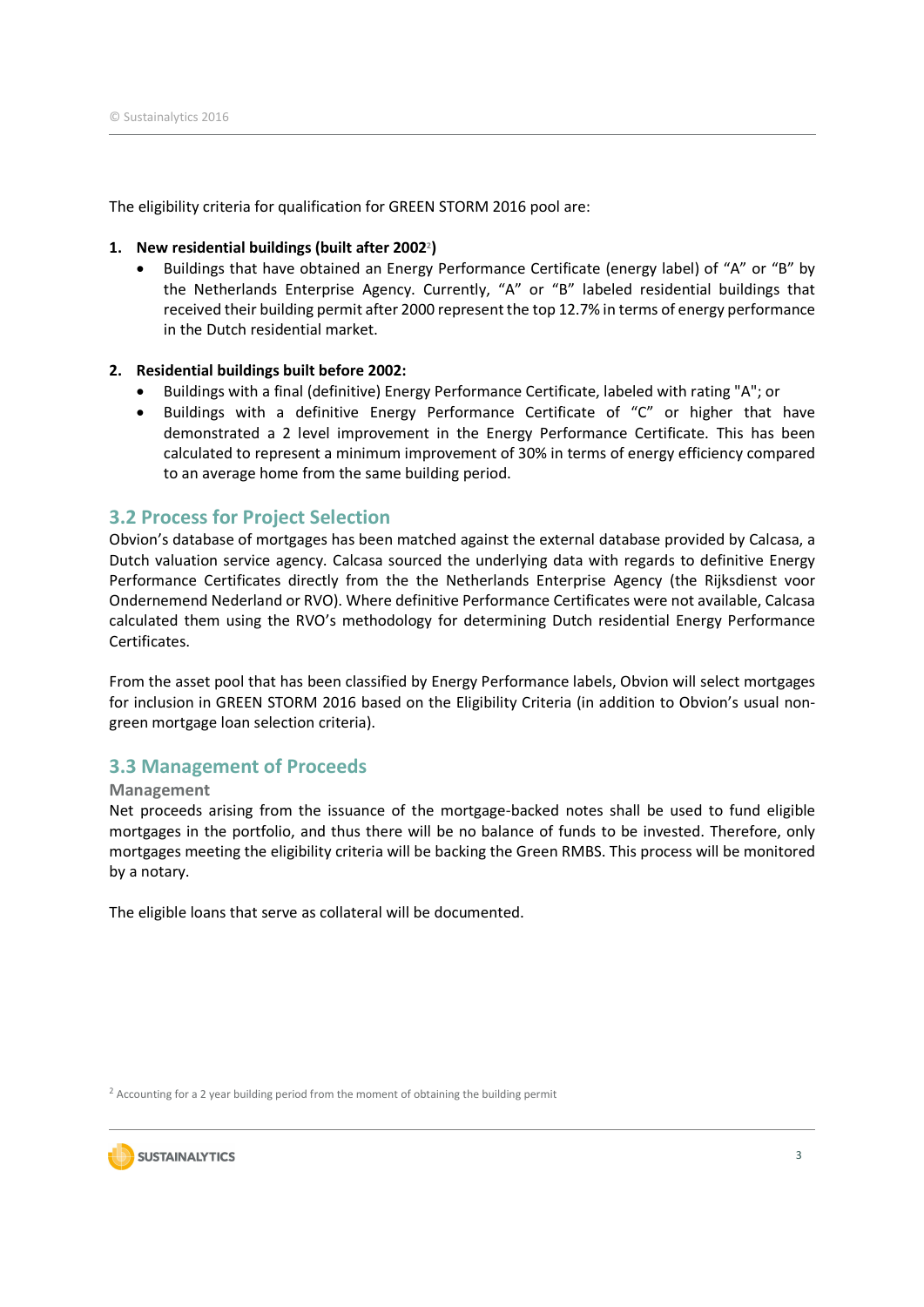### **Tracking**

As the total proceeds will be allocated in full at closing to existing loans, Obvion will only report on the sustainability aspects of this portfolio (see 3.4). However, a third party (Intertrust) will report monthly on the portfolio regarding size, prepayments, defaults, losses, etc. Any new mortgage loans that are added to the transaction in case of substitution after closing will have to meet the green eligibility criteria as described in the Eligibility Criteria section (See Section 3.1 above).

### 3.4 Reporting

As a part of the requirements for the Climate Bond Standard for Low Carbon Buildings, Obvion will appoint a third party to perform a CO<sub>2</sub> calculation study to demonstrate the climate impact of GREEN STORM 2016 which is based on a breakdown of the portfolio by Energy Performance Certificate. This report will be included in the investor package and made available to potential investors. The  $CO<sub>2</sub>$  calculation is based on the real energy consumption of the properties and uses an assumed emissions intensity of 505 g/kWh for electricity and  $1.78 \text{ kg/m}^3$  for natural gas.

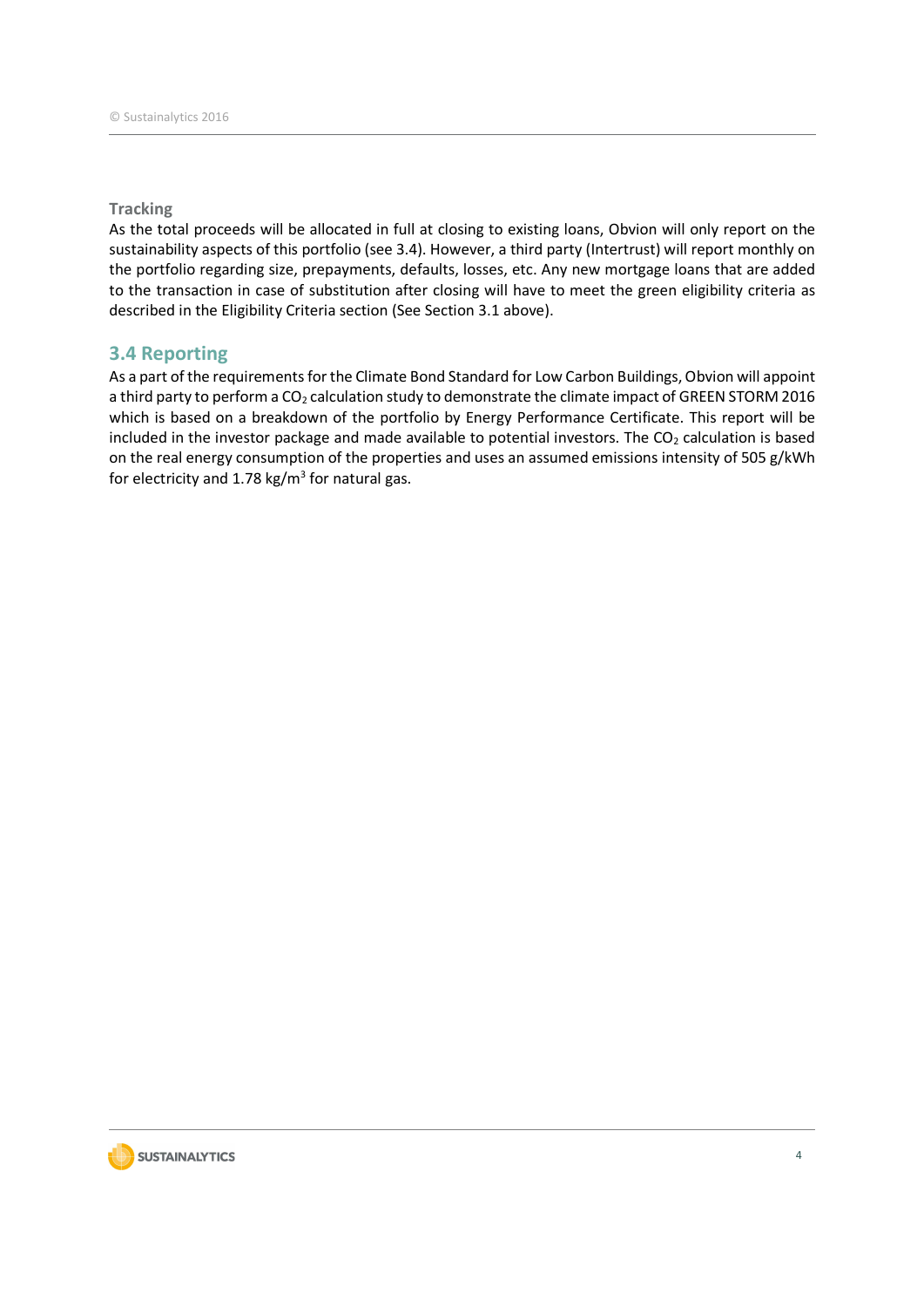### 4. SUSTAINALYTICS' OPINION

### Rabobank and Obvion: Strong Sustainability Performers

Based on Sustainalytics' ESG research, Rabobank is assessed as an outperformer among its banking peers.<sup>3</sup> Although it has faced significant business ethics issues in recent years, Rabobank demonstrates adequate performance on the key issues of responsible finance and financial product governance. Responsible finance refers to practices and strategies employed by banks to integrate sustainability criteria into financial lending and investment decisions. Rabobank has strong credit and loan standards and excludes certain industries from financing for sustainability reasons. Equally, Rabobank outperforms its peers with regards to financial product governance: the company has implemented strong programmes to integrate customer feedback and market its products and services responsibly. Rabobank is member of the executive board of the Green Bond Principles.

The bank has a strong presence in the Dutch housing and real estate market and has enacted sustainability policies for the real estate sector that aim to promote higher energy efficiency, a circular economy, lower greenhouse gas emissions, and the use of more renewable energy in housing and real estate. Rabobank also acts as a co-financer of the Dutch National Energy Saving Fund (Nationaal Energiebespaarfonds), which allows home owners to invest in energy-saving measures with favourable conditions. The company is also a signatory to the Dutch Energy Agreement for Sustainable Growth.<sup>4</sup>

Obvion has been investing in the Dutch housing market for over 30 years and, alongside its parent Rabobank, is using its presence in the local market to promote the country's transition towards a sustainable economy. Obvion has also demonstrated a strong commitment to responsible lending through its JobCoach programme, which supports customers having difficulty making their payments with career support. Furthermore, Obvion also supports home owners in implementing energy savings measures, including the option to finance these activities through their existing mortgages. These activities provide evidence that both Obvion and Rabobank are, in Sustainalytics' opinion, well positioned to issue this Green RMBS.

### Alignment with the Dutch government's energy efficiency improvement initiatives

In 2013, after extensive consultations with stakeholders, the Netherlands issued its Energy Agreement for Sustainable Growth, a roadmap towards ensuring a sustainable, long-term energy supply for the country. Alongside commitments by industry, the plan also highlighted that the energy efficiency of residential buildings was key to ensuring a successful execution of the Agreement and, more broadly, the shift to a sustainable economy. As such, the asset selection criteria defined by Obvion is aligned with the Dutch government's initiatives to improve energy efficiency in the housing sector. The assets selected represent the top 15% in terms of energy ratings ("A" and "B" ratings), or demonstrate a significant improvement in performance over time.

<sup>3</sup> As a wholly owned subsidiary of Rabobank, Sustainalytics' assesses Obvion's sustainability performance under its parent. 4 http://www.energieakkoordser.nl/energieakkoord.aspx

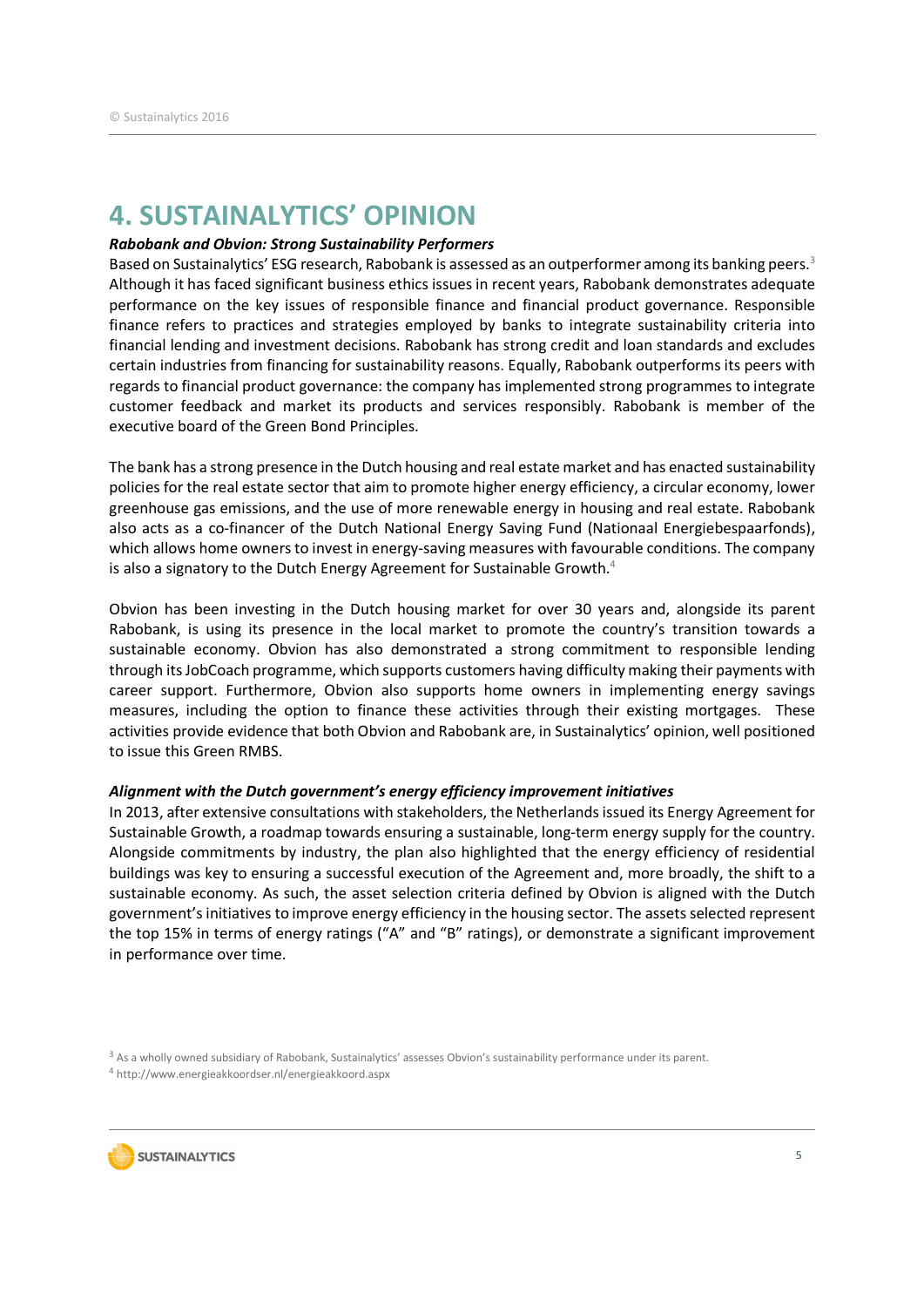### Climate Bonds Initiative Certification

Obvion's GREEN STORM 2016 has received certification under the Climate Bond Standard, as it is in alignment with the Climate Bonds Initiative Residential Property Eligibility Criteria and Guidelines.<sup>5</sup>

| <b>Principle</b>                              | In line<br>with GBP<br>2015? | <b>Comments</b>                                                                                                                                                                                                                                                                                                                                                                                                                                                                                                                                                                                                                               |
|-----------------------------------------------|------------------------------|-----------------------------------------------------------------------------------------------------------------------------------------------------------------------------------------------------------------------------------------------------------------------------------------------------------------------------------------------------------------------------------------------------------------------------------------------------------------------------------------------------------------------------------------------------------------------------------------------------------------------------------------------|
| <b>Use of Proceeds</b>                        | <b>Yes</b>                   | Energy efficiency (including efficient buildings) is one of the project<br>categories recognized by the GBP as addressing key areas of<br>environmental concern. Based on Sustainalytics' review, improving<br>energy efficiency in residential properties reduces GHG emissions. The<br>United Nations Environmental Programme (UNEP) estimates that<br>buildings contribute as much as one third of total global GHG<br>emissions, most of which is from energy consumption. Thus, the<br>energy efficiency projects financed under this Bond are expected to<br>provide clear long-term environmentally sustainable benefits. <sup>6</sup> |
| Project<br><b>Selection</b><br><b>Process</b> | Yes                          | Obvion has outlined a clear decision-making process for the Project<br>Selection Process. As Obvion will use an external database of Energy<br>Performance Certificates to select eligible mortgages or RVO's<br>methodology where definite Performance Certificates are not<br>available, the mortgage evaluation and selection will clearly consider<br>environmental sustainability objectives. The selection process for<br>assets is transparent and Sustainalytics is confident that that the<br>selected mortgages will adhere to all mentioned eligibility criteria.                                                                  |
| <b>Management of</b><br><b>Proceeds</b>       | Yes                          | As the Green RMBS will immediately be allocated to refinancing<br>existing mortgages, there is no need to create a sub-account for net<br>proceeds. The allocation will be verified by a notary, which ensures a<br>high level of transparency, in line with the recommendations of the<br>GBP.                                                                                                                                                                                                                                                                                                                                               |
| <b>Reporting</b>                              | Yes                          | Obvion will use quantitative performance indicators to measure the<br>expected sustainability impact of RMBS, the results will be monitored<br>by a third party (Intertrust), and all reports will be made available to<br>potential investors. Obvion's sustainability bond reporting process is<br>transparent and fully aligns with the expectations of the Green Bond<br>Principles.                                                                                                                                                                                                                                                      |

### Alignment with Green Bond Principles

5 http://www.climatebonds.net/files/files/Climate%20Bond%20Standard%20-%20Version%201\_9%20-%2022%20June%202015.pdf

6 UNEP SBCI. 2009. Buildings and Climate Change. Summary for Decision-Makers. Available at: http://www.unep.org/sbci/pdfs/SBCI-BCCSummary.pdf

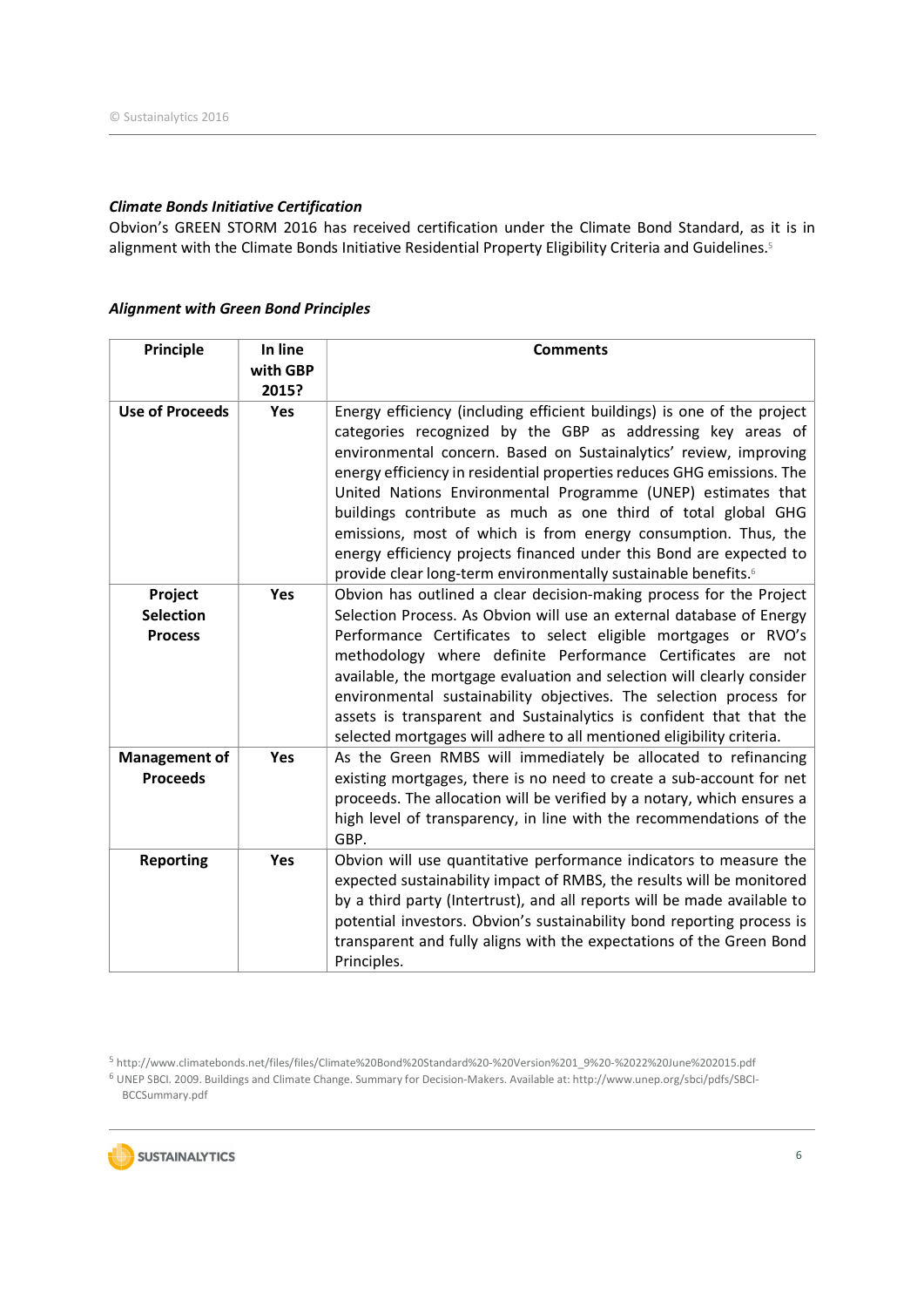### **Conclusion**

The documentation ensures that the proceeds will be used to refinance the eligible mortgage loans backing GREEN STORM 2016. The marketing information will be transparent and detailed by providing loan by loan data to (potential) investors on the underlying pool including the Energy Performance Certificates. Obvion's green RMBS follows the guidance provided by the Green Bond Principles 2015 and is in alignment with the Principles' four components: the use of proceeds, process of project evaluation and selection, management of proceeds and reporting. Furthermore, Obvion's GREEN STORM 2016 has been certified under the Climate Bonds Standard. As prescribed by the CBI's Low Carbon Building Eligibility Criteria and Guidelines, Obvion has identified the residential mortgages with energy performance or improvements in the top 15% of the local market.

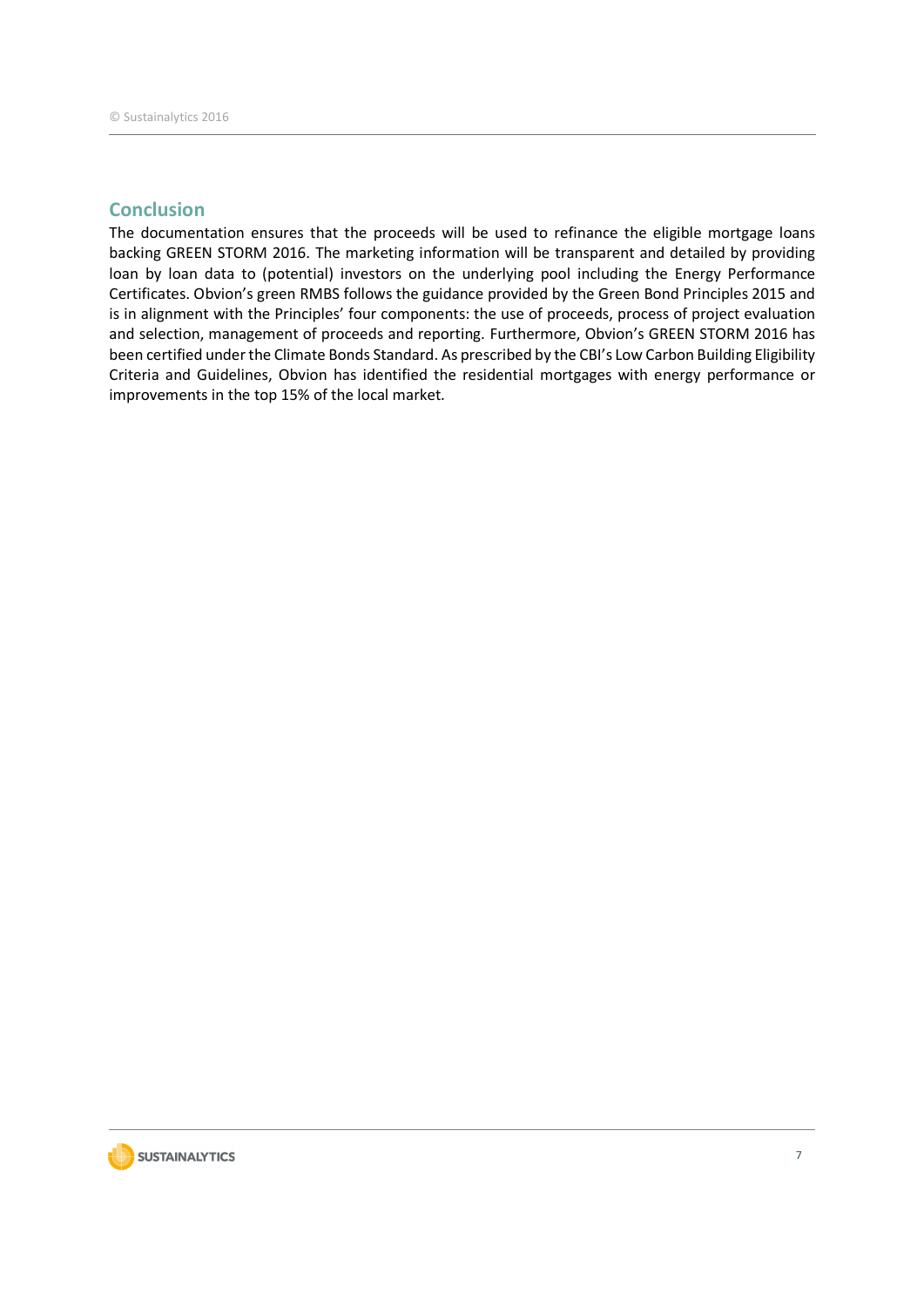### APPENDICES

### Appendix A: GREEN STORM 2016 portfolio selection criteria

### Reference data

This section describes the criteria that Obvion used in order to identify the environmentally best 15% of the Dutch residential buildings which will serve as the criteria to select a mortgage loan pool for Obvion's GREEN STORM 2016. The analysis is based on the latest calculation methodology - version 1.2 of the Dutch residential Energy Performance Certificates (energy labels) presented in the official Energy Performance Certificate calculation documents and tables, and the Dutch building Directive "Bouwbesluit", which sets the Dutch Energy performance coefficient "Energieprestatiecoëfficiënt" (EPC), the minimum environmental standards for new residential buildings. See figure 1 and 2 for the energy labels per building period. **Stainalytics 2016**<br> **Stainalytics 2016**<br> **Encore data**<br> **Excellent** Conservation of the conservation of the server and the conservation of the conservation of the conservation of the conservation of the conservation of t **PENDICES**<br>
entity at GREEN STORM 2016 portfolio selection criteria<br>
series detailed the criteria that Obvion used in order to identify the environmentally best 15% of<br>
butch residential buildings which will serie as the **PENDICES**<br>
exercise data<br>
exercise the criteria that Obvion used in order to identify the environmentally best 15% of<br>
section describes the criteria that Obvion used in order to identify the environmentally best 15% of<br> **PENDICES**<br> **EXERCISE TORM 2016 portfolio selection criteria**<br> **EXERCISE TORM 2016 portfolio selection criteria**<br> **EXERCISE TORM 2016.** The criteria that Obvion used in order to identify the environmentally best 15% of<br>
D **PENDICES**<br>
endix A: GREEN STORM 2016 portfolio selection criteria<br>
section describes the criteria that Obvion used in order to identify the environmentally best 15% of<br>
Dutch residential buildings which will serve as the **PENDICES**<br> **EREN STORM 2016 portfolio selection criteria**<br>
<u>rence data</u><br>
section describes the criteria that Obvion used in order to identify the environmentally best 15% of<br>
butch residential buildings which will serve criteria that Obvion used in order to identify the environmentally best 15% of<br>
ings which will serve as the criteria to select a mortgage loan pool for Obvion's<br>
nalysis is based on the latest calculation methodology - v This section describes the criteria that Obvion used in order to identify the environmentally best 15% of<br>
GREEN STORM 2016. The analysis is based on the latest calculation methodology -version 1.2 of the Dutch<br>
GREEN STO

|    |                           |                   |                          |               |               |               |               | BOUWPERIODE (J) |               |                  |                  |                  |
|----|---------------------------|-------------------|--------------------------|---------------|---------------|---------------|---------------|-----------------|---------------|------------------|------------------|------------------|
|    | WONINGTYPE (C)            |                   | T/M 1945                 | 1946-<br>1964 | 1965-<br>1974 | 1975-<br>1982 | 1983-<br>1987 | 1988-<br>1991   | 1992-<br>1999 | $2000 -$<br>2005 | $2006 -$<br>2013 | 2014 en<br>later |
|    |                           |                   | J1                       | J2            | <b>J3</b>     | <b>J4</b>     | J5            | J6              | J7            | <b>J8</b>        | <b>J9</b>        | <b>J10</b>       |
|    | C1 Vrijstaande woning     |                   | G                        | Е             | D             |               |               | <b>B</b>        | в             | в                |                  | A                |
|    | $C2$ Twee / één kapwoning |                   | G                        |               | D             |               |               |                 | в             | B                |                  |                  |
|    | $C3$ Rijwoning hoek       |                   | ſα,                      | Е             | D             | . .           |               |                 | в             | в                |                  |                  |
|    | $C4$ Rijwoning tussen     |                   | $\overline{\phantom{a}}$ | Е             | -             |               |               |                 | в             |                  |                  |                  |
| C5 | Heergezinswoning          | Flat/appartement* | G                        | Е             | Ė             | m.<br>. .     |               |                 |               | m                |                  |                  |
| C6 |                           | Maisonnette**     |                          |               | с             | в             |               |                 |               |                  |                  |                  |

Figure 1. Schematic overview of Energy Performance Certificates based on building period and housing type by RVO, methodology version 1.2

Figure 2. Division of Energy Performance Certificates based on number of residential buildings according to WoON2012 until J9. For J10 Obvion determined the number of new built residential buildings<sup>i</sup>.

### Selection of top 15% most energy efficient residential buildings

The Energy Performance Certificates rank residential buildings based on their environmental impact with A representing the best category with B labels being the second best labels. Including only A labels would be a small selection of only the top 8.5%, whereas a selection of both A and B labels would be a selection of the top 24%. The latter is not sufficient to meet the best 15% of the market as per the Climate Bond Low Carbon Housing Standard. In order to identify the top 15% the Energy performance coefficient "Energieprestatiecoëfficiënt" (EPC) is used. The EPC norm has become more stringent from 1996 onwards by lowering the EPC requirement from for all newly builds. See table 1 below. All residential buildings with

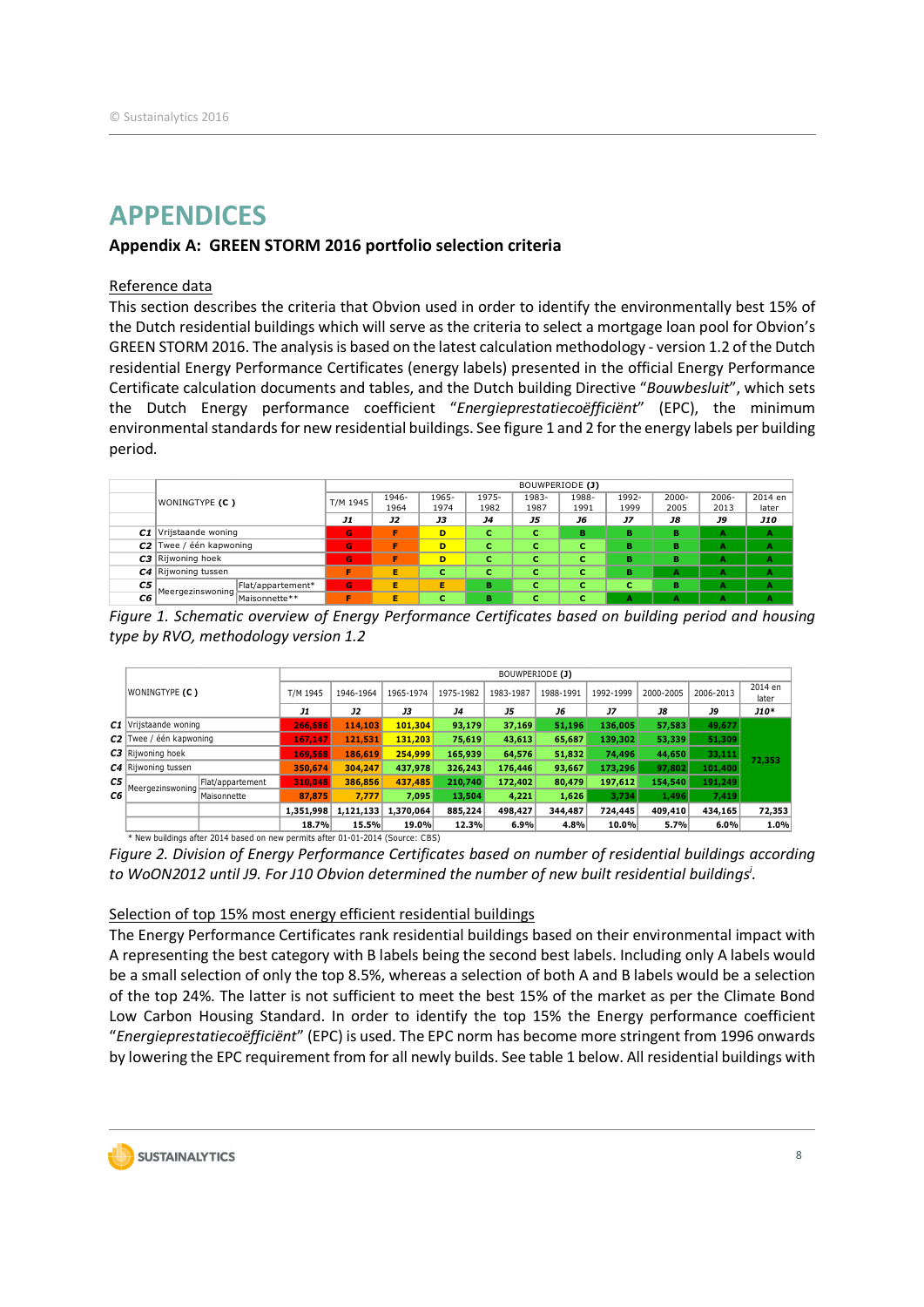|                | Date in Dutch Building Directive                                                                                                                                                                                                                 |                           |               |               |                 |                 |               |              |                  | Energy Performance Coefficient required for a |                  |
|----------------|--------------------------------------------------------------------------------------------------------------------------------------------------------------------------------------------------------------------------------------------------|---------------------------|---------------|---------------|-----------------|-----------------|---------------|--------------|------------------|-----------------------------------------------|------------------|
|                |                                                                                                                                                                                                                                                  |                           |               |               | building permit |                 |               |              |                  |                                               |                  |
| 1-1-1996       |                                                                                                                                                                                                                                                  |                           |               |               | 1.4             |                 |               |              |                  |                                               |                  |
| 1-1-1998       |                                                                                                                                                                                                                                                  |                           |               | 1.2           |                 |                 |               |              |                  |                                               |                  |
| $1 - 1 - 2000$ |                                                                                                                                                                                                                                                  |                           |               | 1.0           |                 |                 |               |              |                  |                                               |                  |
| 1-1-2006       |                                                                                                                                                                                                                                                  |                           |               | 0.8           |                 |                 |               |              |                  |                                               |                  |
|                |                                                                                                                                                                                                                                                  |                           |               |               |                 |                 |               |              |                  |                                               |                  |
| $1 - 1 - 2011$ |                                                                                                                                                                                                                                                  |                           |               | 0.6           |                 |                 |               |              |                  |                                               |                  |
| $1 - 1 - 2015$ | Table 1. Historic Energy Performance Coefficients per start date in the Dutch Building Directive                                                                                                                                                 |                           |               | 0.4           |                 |                 |               |              |                  |                                               |                  |
|                | Residential buildings with A and B labels that were built after 2000 constitute the top 12.7% of the Dutch<br>housing market and therefore falls well within the top 15%. See for a graphical overview of the proposed<br>selection in figure 3. |                           |               |               |                 |                 |               |              |                  |                                               |                  |
|                |                                                                                                                                                                                                                                                  |                           |               |               |                 | BOUWPERIODE (J) |               |              |                  |                                               |                  |
|                | WONINGTYPE (C)                                                                                                                                                                                                                                   | T/M 1945                  | 1946-<br>1964 | 1965-<br>1974 | 1975-<br>1982   | 1983-<br>1987   | 1988-<br>1991 | 1992<br>1999 | $2000 -$<br>2005 | 2006-<br>2013                                 | 2014 en<br>later |
|                |                                                                                                                                                                                                                                                  | <b>J1</b><br>$\mathbf{G}$ | J2<br>F       | <b>J3</b>     | <b>J4</b>       | <b>J5</b>       | J6            | JZ           | <b>J8</b><br>в   | <b>J9</b>                                     | J10              |
|                | C1 Vrijstaande woning<br>C2 Twee / één kapwoning                                                                                                                                                                                                 | G                         | F.            | D<br>D.       | c<br>c.         | c<br>c.         | в<br>c.       | <b>B</b>     | R                | A                                             | $\mathbf{A}$     |
|                | C3 Rijwoning hoek                                                                                                                                                                                                                                | $\mathbf{G}$              | F             | D             | c               | c               | c             | в            | B                |                                               |                  |
| C5             | C4 Rijwoning tussen<br>Flat/appartement*                                                                                                                                                                                                         | <b>G</b>                  | F<br>E.       | C.<br>F       | C.<br>B.        | c<br>c.         | c<br>c        |              |                  |                                               |                  |

|    |                                         |          |       |       |           |           | BOUWPERIODE (J) |      |          |          |            |
|----|-----------------------------------------|----------|-------|-------|-----------|-----------|-----------------|------|----------|----------|------------|
|    | <b>WONINGTYPE (C)</b>                   | T/M 1945 | 1946- | 1965- | 1975-     | 1983-     | 1988-           | 1992 | $2000 -$ | $2006 -$ | $2014$ en  |
|    |                                         |          | 1964  | 1974  | 1982      | 1987      | 1991            | 1999 | 2005     | 2013     | later      |
|    |                                         | J1       | J2    | JЗ    | <b>J4</b> | <b>J5</b> | J6              | J7   | J8       | J9       | <b>J10</b> |
|    | C1 Vrijstaande woning                   | G        |       | D.    |           |           | в.              |      |          |          |            |
|    | $C2$ Twee / één kapwoning               | ъ.       |       | D.    |           |           |                 |      | . .      |          |            |
|    | $C3$ Rijwoning hoek                     | G        |       | D.    |           |           |                 |      | . .      |          |            |
|    | C4 Rijwoning tussen                     |          |       |       |           |           |                 |      |          |          |            |
| C5 | Flat/appartement*<br>- Meergezinswoning | G        |       | Е     | в.        |           |                 |      |          |          |            |
| C6 | Maisonnette**                           |          |       |       | в         |           |                 |      |          |          |            |

Figure 3. Selection of residential buildings with A and B labels that were built aft<mark>er 2000 constitute the t</mark>op 12.7% of the Dutch housing

### Selection of refurbished residential buildings with 30% energy efficiency improvement

|      |                                                                                                                                                                                                                                                                                                                                                                                                                                                                                                                                                         |              |                |               |                  | BOUWPERIODE (J)                                                                       |               |                  |                                |                  |
|------|---------------------------------------------------------------------------------------------------------------------------------------------------------------------------------------------------------------------------------------------------------------------------------------------------------------------------------------------------------------------------------------------------------------------------------------------------------------------------------------------------------------------------------------------------------|--------------|----------------|---------------|------------------|---------------------------------------------------------------------------------------|---------------|------------------|--------------------------------|------------------|
|      | WONINGTYPE (C)                                                                                                                                                                                                                                                                                                                                                                                                                                                                                                                                          | T/M 1945     | 1946-<br>1964  | 1965-<br>1974 | 1975-<br>1982    | 1983-<br>1987                                                                         | 1988-<br>1991 | 1992<br>1999     | 2006-<br>2000-<br>2005<br>2013 | 2014 en<br>later |
|      |                                                                                                                                                                                                                                                                                                                                                                                                                                                                                                                                                         | J1           | <b>J2</b>      | <b>J3</b>     | <b>J4</b>        | <b>J5</b>                                                                             | J6            | JZ               | <b>J8</b><br><b>J9</b>         | <b>J10</b>       |
|      | C1 Vrijstaande woning                                                                                                                                                                                                                                                                                                                                                                                                                                                                                                                                   | $\mathbf{G}$ | F.             | D.            | c.               | c.                                                                                    | <b>B</b>      | в.               | B<br>A                         | A                |
|      | $C2$ Twee / één kapwoning                                                                                                                                                                                                                                                                                                                                                                                                                                                                                                                               | <b>G</b>     | F              | D.            | c.               | c.                                                                                    | c.            |                  | R                              |                  |
|      | C3 Rijwoning hoek                                                                                                                                                                                                                                                                                                                                                                                                                                                                                                                                       | $\mathbf{G}$ | F.             | D.            | c.               | c.                                                                                    | $\mathbf{C}$  | в.               | в<br>$\mathbf{A}$              | $\mathbf{A}$     |
|      | C4 Rijwoning tussen                                                                                                                                                                                                                                                                                                                                                                                                                                                                                                                                     | F            | Е.             | $\mathbf{C}$  | c.               | c.                                                                                    | c.            |                  |                                |                  |
| C5   | Flat/appartement*<br>Meergezinswoning                                                                                                                                                                                                                                                                                                                                                                                                                                                                                                                   | $\mathbf{G}$ | F.             | E.            | R.               | c.                                                                                    | $\mathbf{C}$  |                  |                                |                  |
| C6   | Maisonnette**<br>Figure 3. Selection of residential buildings with A and B labels that were built after 2000 constitute the <b>l</b> op                                                                                                                                                                                                                                                                                                                                                                                                                 |              | F              | $\mathbf{C}$  | в.               | c.                                                                                    | c.            |                  |                                |                  |
|      |                                                                                                                                                                                                                                                                                                                                                                                                                                                                                                                                                         |              |                |               |                  | Selection of refurbished residential buildings with 30% energy efficiency improvement |               |                  |                                |                  |
|      | Older but environmentally refurbished residential buildings (that have improved their Energy<br>Performance Certificate) have an important climate impact and could therefore also be included in the<br>selection. They are eligible according to the Climate Bond Standard when these homes have realized at<br>least 30% improvement in energy performance. Figure 4 shows that a 30% improvement of the Energy<br>Index (EI) is equal to an Energy Performance Certificate increase of at least 2 notches, with a minimum of<br>definitive label C. |              |                |               |                  |                                                                                       |               |                  |                                |                  |
|      |                                                                                                                                                                                                                                                                                                                                                                                                                                                                                                                                                         |              |                |               |                  |                                                                                       |               |                  |                                |                  |
|      |                                                                                                                                                                                                                                                                                                                                                                                                                                                                                                                                                         |              |                |               |                  | <b>TO</b>                                                                             |               |                  |                                |                  |
|      | <b>EPC</b>                                                                                                                                                                                                                                                                                                                                                                                                                                                                                                                                              | ΕI           | A<br>0.6       |               | B<br>1.2         | C<br>1.4                                                                              |               | D<br>1.8         | E<br>2.1                       |                  |
|      |                                                                                                                                                                                                                                                                                                                                                                                                                                                                                                                                                         |              |                |               |                  |                                                                                       |               |                  |                                |                  |
|      | C                                                                                                                                                                                                                                                                                                                                                                                                                                                                                                                                                       | 1.4          | -57%           |               | $-14%$           |                                                                                       |               |                  |                                |                  |
|      | D                                                                                                                                                                                                                                                                                                                                                                                                                                                                                                                                                       | 1.8          | -67%           |               | $-33%$           | $-22%$                                                                                |               |                  |                                |                  |
|      | E                                                                                                                                                                                                                                                                                                                                                                                                                                                                                                                                                       | 2.1          | -71%           |               | $-43%$           | $-33%$                                                                                |               | $-14%$           |                                |                  |
| FROM | E<br>G                                                                                                                                                                                                                                                                                                                                                                                                                                                                                                                                                  | 2.4<br>2.7   | -75%<br>$-78%$ |               | $-50%$<br>$-56%$ | $-42%$<br>$-48%$                                                                      |               | $-25%$<br>$-33%$ |                                | $-13%$<br>$-22%$ |

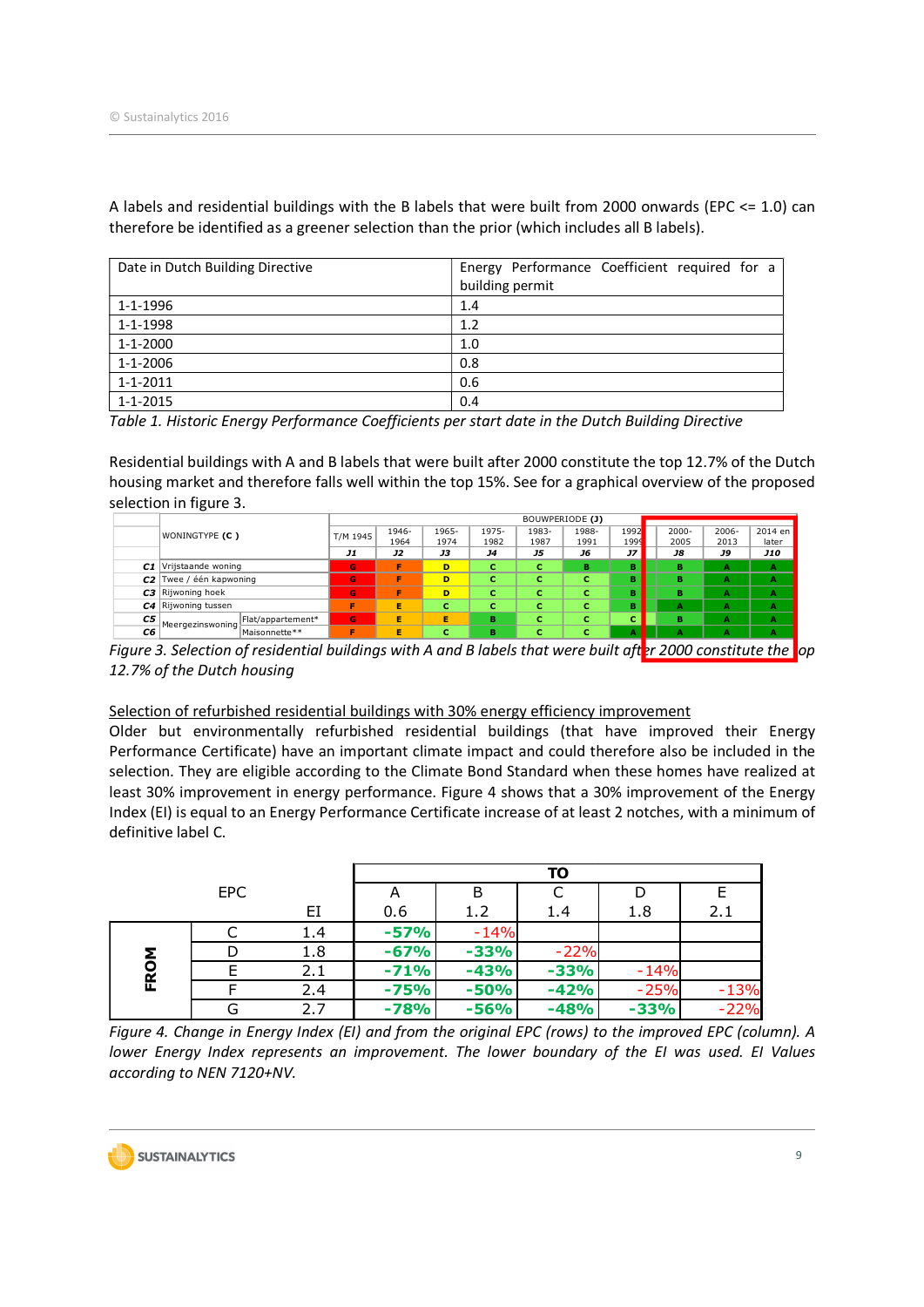The current norm for the Energy Index since 1-1-2015 is NEN7120+NV. This norm NEN7120 is an improvement of the old norm ISSO 82.3 that was used until 2014. According to the Second Opinion Inijking Energielabels<sup>7</sup> (page 10) the new norm is equal to the old norm in complexity. The most important difference is that the old norm is based on the original build quality of the residential buildings. The new norm takes into account the fact that many people did the most obvious energy improvements over the past years, like double glazing. Under the new norm old residential buildings have more often a green Energy Performance Certificate because they are likely to be refurbished. Another option would be to use the old norm and the new norm simultaneously. This would lead to a larger improvement percentage because the current situation would then be compared to the original built quality. Hence, the most realistic and latest norm is used for both situations: these are the energy labels in figure 1. This means that the selection for improved residential buildings will be relatively strict. The residential buildings selected will have a 30% *additional* energy efficiency improvement compared to an average home from the same building period.

### Obvion's pool selection

In order to identify the current Energy Performance Certificates of Obvion's mortgage pool, Obvion used all the current Energy Performance Certificates based on the addresses of the residential buildings that serve as collateral to the mortgage loans. The Energy Performance Certificates were provided by a mortgage data provider Calcasa. The original source of the data is the Netherlands Enterprise Agency "Rijksdienst voor Ondernemend Nederland" (RVO) and contains both preliminary and definitive Energy Performance Certificates. In case these were not available, the label was calculated by the mortgage data provider Calcasa based on the official Energy Performance Certificates methodology version 1.2.

Based on the analysis above, Obvion selected all mortgage loans connected to buildings with an A label or B label with a construction year from 2002 onwards. Because the EPC norm change in the year 2000 (as explained above) applies to the date of the building permit (as opposed to the actual date of building completion, i.e. construction year), Obvion will only select those A and B labels with a construction year from 2002 onwards in order to account for a building period of at least 2 years.

Additionally Obvion includes old residential buildings that have improved their energy efficiency by at least two notches to a minimum definitive Energy Performance Certificate C (as a proxy for at least 30% improvement of energy efficiency). Improvements to definitive label A are considered eligible as well since this would be an improvement to the best available energy certificate.

In order to establish the improvement, Obvion has determined the original Energy Performance Certificate of every house in the mortgage pool by means of the construction year and the housing type as per the figure 1 above. Since Obvion's housing type data does not fully correspond to the classifications by the RVO this was approached conservatively by classifying the pool in either an apartment (C5), detached house (C1), or all other residential buildings as terraced houses (C4). All residential buildings were included that have improved by at least two notches based on the Energy Performance Certificate prebuilding period in figure 1 and the definite Energy Performance Certificate provided by Calcasa, both

<sup>7</sup> A.F. Kruithof and H.J.J. Valk, Nieman, Second Opinion Inijking Energielabels, 2015

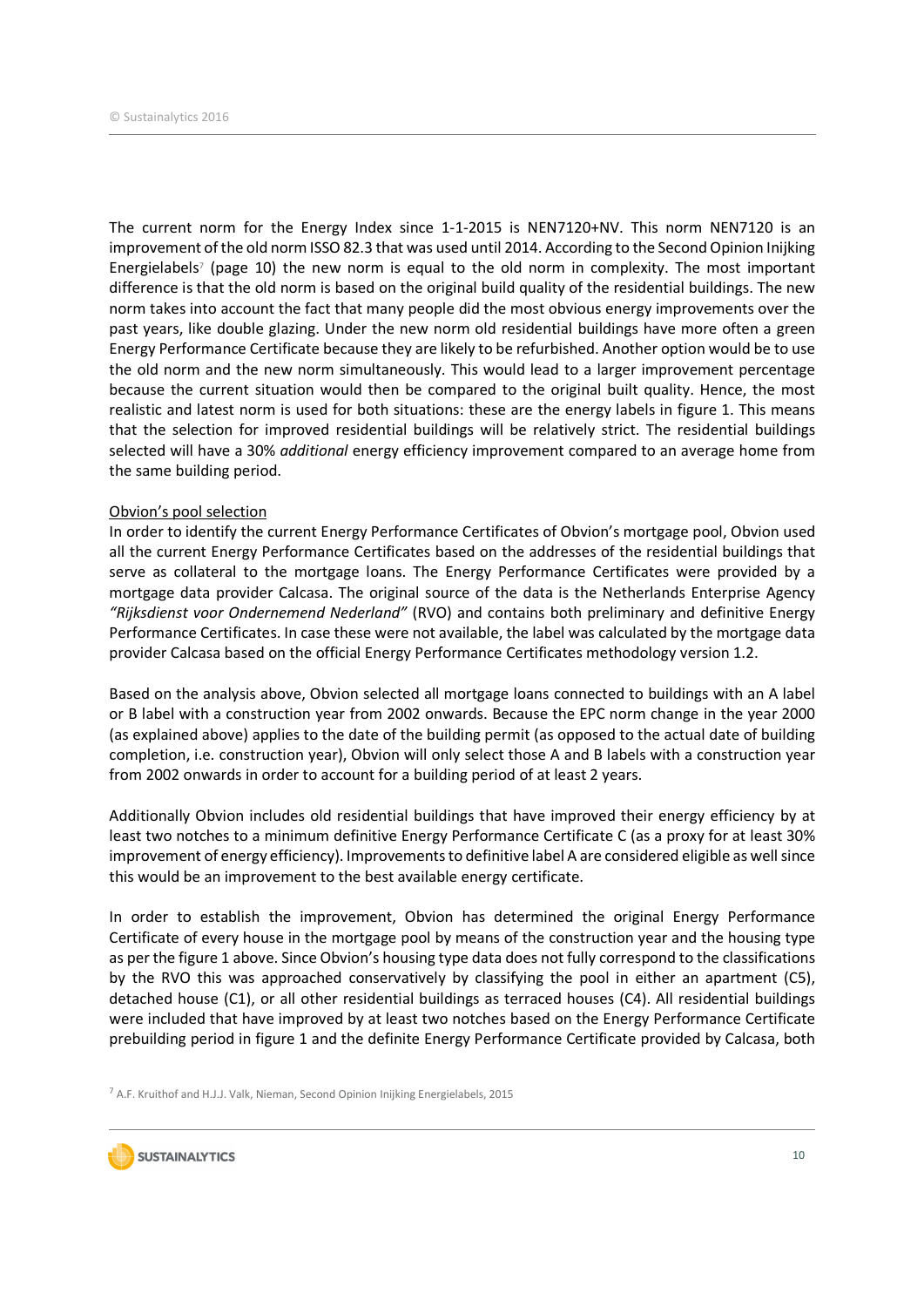according to norm NEN7120+NV. A definitive Energy Performance Certificate has been audited by an expert; the expert does not visit the house but verifies the evidence provided by the home owner (such as pictures or invoices). Using definitive Energy Performance Certificates increases the quality of the selection of mortgages that have improved by a minimum of 30%.

The provisional pool for Obvion's GREEN STORM 2016 is selected on the basis of the above methodology. The final pool will be randomly selected out of the provisional pool to match transaction size. The proceeds of the transaction will be used to refinance these existing mortgage loans.



Figure 5. Composition of Energy Performance Certificates in the provisional eligible pool of the RMBS Green Storm 2016